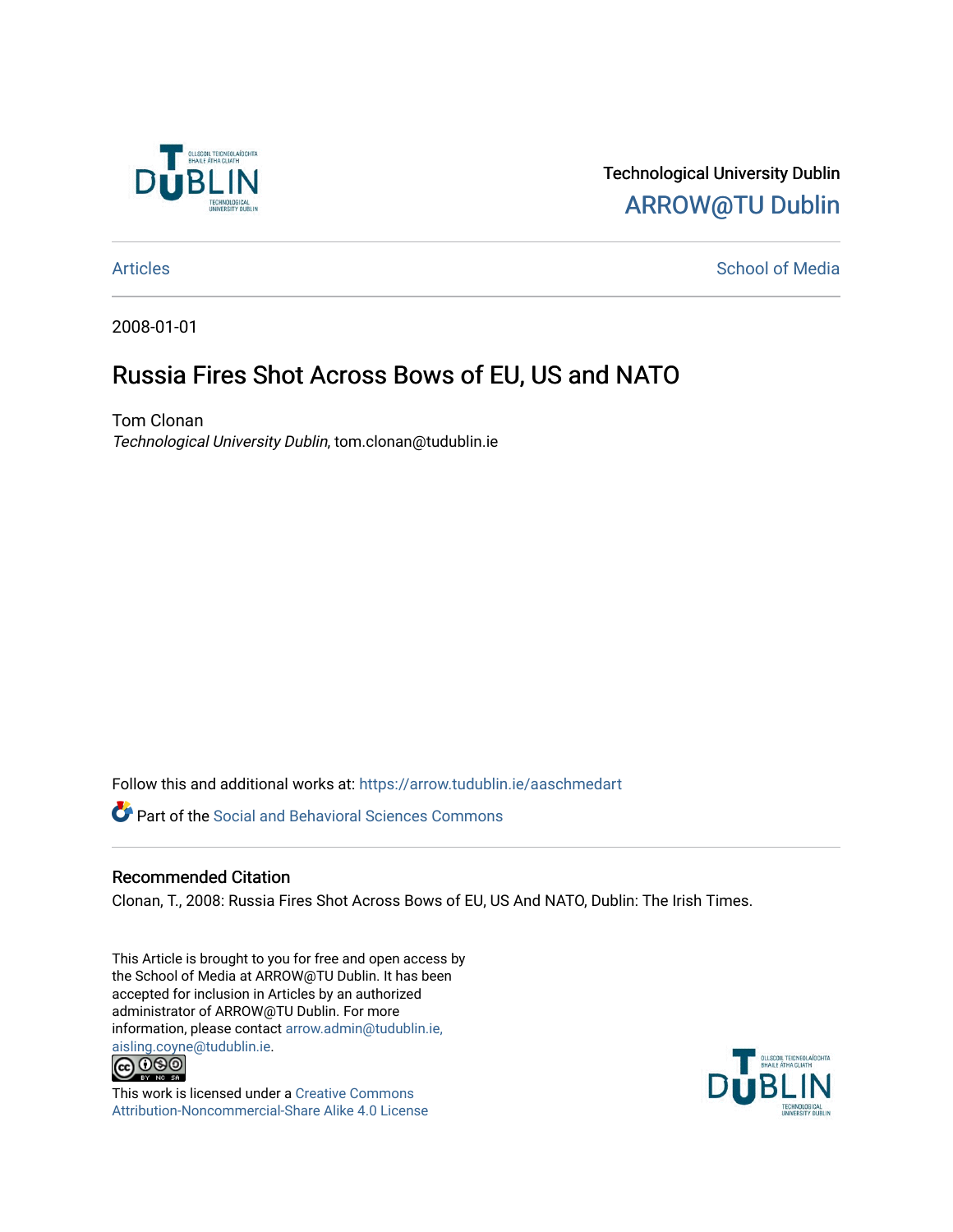## Russian Military Intentions

As both houses of the Russian parliament call upon President Medvedev to support Abkhazia and South Ossetia's right to self determination, Russian military commanders would appear to be consolidating a so-called 'buffer zone' within Georgia proper. According to Moscow, a battalion of 272 Russian troops will occupy eight 'forward' positions up to 15km within Georgia proper along its borders with Abkhazia and South Ossetia. A further 250 Russian troops are set to be deployed to the rear of these positions to perform 'logistics, engineering and support' functions.

As Russia consolidates its foothold in Georgia, serious questions arise as to the future role of an apparently resurgent Russian military in Kremlin foreign policy. Recent developments in the Russian military establishment – pioneered by Vladimir Putin in particular – give some clues as the future role and status of the Russian military in world affairs.

The commander of Russian forces in Georgia, Major General Vyacheslav Borisov, like many of his subordinate commanders in the  $58<sup>th</sup>$  Army is a veteran of the disastrous Russian war in Chechnya. In 2000, Borisov led the quiet withdrawal of approximately 50,000 Russian troops from Chechnya, halving Moscow's forces there and effectively signalling an end to any Russian hopes for a quick or decisive victory in the Caucasus. The war in Chechnya – the first major engagement of the Russian Army after the collapse of the Soviet Union - humiliated the Russian military and cost the Kremlin over 14 trillion Roubles (3 billion dollars). By the time Vladimir Putin succeeded Boris Yeltsin in 2000, the Russian military was in disarray, suffering from poor morale and widespread corruption among its officer class – many of whom were regularly unpaid for periods of up to six months or more. Brutality was rife within the armed forces with approximately 3,500 Russian conscripts killed every year as a direct result of bullying and ill treatment within the ranks. In some cases, Russian conscripts were close to starvation in remote outposts within Russia itself.

In October 2002, after the Moscow theatre siege - carried out by Chechen separatists - Vladimir Putin and his Defence Minister Sergei Ivanov ordered a series of fundamental changes to Russia's concept of defence in an attempt to radically transform Russian military culture. Following failed attempts during Yeltsin's presidency to reform the Russian military, Putin personally drove the change agenda despite strong resistance from within the Russian general staff. In December 2002, Putin sacked General Gennady Trishev, commander of Russia's forces in Chechnya and accelerated the process of subordinating the Russian military to political and civilian control.

Under Putin's presidency, the security threats confronting Russia were radically reevaluated and under his direction the Kremlin devised a new national security concept. This vision removed the former Soviet cold war scenario of the US and NATO as the primary threat to Russia's security and replaced it with counter terrorism imperatives within Russian territory and the ability to deal with regional 'small scale contingencies' along its borders – in what the Russians term the 'near abroad'.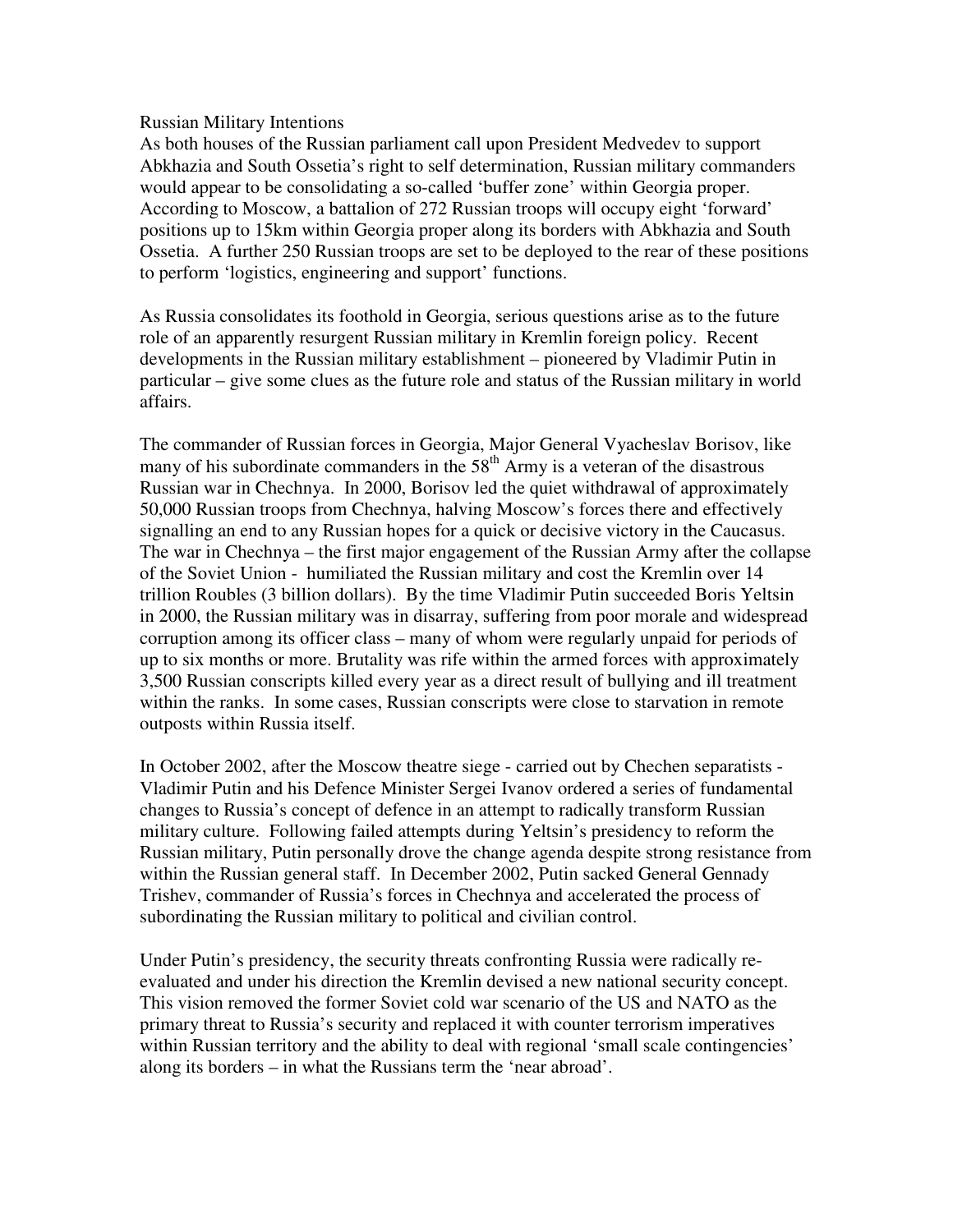To this end, the Russian military was to be reconfigured by 2015 from a massive standing army of over 2 million conscript troops designed to win an all-out global war - a legacy of Soviet times - to a more compact force of 1 million professional soldiers capable of fighting smaller flexible combined joint operations on a regional basis. This re-modelled Russian army was to draw heavily on the US military and NATO's Battlegroup concept. This fundamental change of strategic doctrine was intended to move Moscow away from the massive manpower concept of the former Red Army towards a professionalized Russian Army – halved in size – but, like the US military, heavily invested in aviation, smart missiles and modern weapons systems in order to develop a highly mobile rapid reaction capability within Russia's borders and throughout its sphere of influence.

To facilitate this radical overhaul, Putin has quadrupled Moscow's military spending from 8 billion dollars in 2001 to 32 billion dollars in 2007. Currently, 2.8% of Russia's rapidly expanding GDP is spent on defence. Eleven billion dollars, or 44% of the current defence spend is invested in research and development into new combat aircraft, attack helicopter programmes, missile systems, IT infrastructure and electronic warfare measures. At the same time, the Russians are stepping down conscription. They intend to reduce the term of compulsory military service from 2 years to 1 year by the end of 2008 and are planning for an all-volunteer army – of less than one million troops - by 2015. This shift in emphasis from the 'human wave' philosophy of the Red Army to a smaller, highly mobile set of regional forces aims to move away from the static 'army of occupation' posture of the former Soviet Union.

The Russians have been successful in implementing these changes. This year alone has seen a doubling in the number of new weapons systems issued to Russian combat units. So far this year, 30 new weapon systems on land, sea and air have been deployed throughout the Russian military including for example the R-29 sea-launched ballistic missile, the ground based S-400 Triumfatr missile system and the air launched X-102 missile. In a parallel development, the Russian Defence Export Department – Rosoboronexport – has doubled its exports of weapons internationally. Controversially, Putin has encouraged western investment and cooperation in his re-energised military industrial complex. Boeing for example are involved in the latest Russian Sukhoi aviation programme.

Despite these rapid advances, the Russian military are still approximately seven years short of addressing their medium term tactical and strategic goals. Recent events in Georgia will buoy up these developments considerably. One Russian source commented to the Irish Times that Georgia was not part of an overarching military 'grand design' which would lead to a pattern of successive invasions and annexations of territories with Russian enclaves - but rather 'an opportunity that presented itself at relatively short notice'. Whilst not fully geared up for its newly conceptualised battle-group concept of operations, the Russian military according to this source, 'after much provocation did a quick cost benefit analysis and concluded that Georgia, whilst strategically important was militarily small and therefore presented the Russian government with the prospect of a swift, winnable war'. The rest, as they say, is recent history.